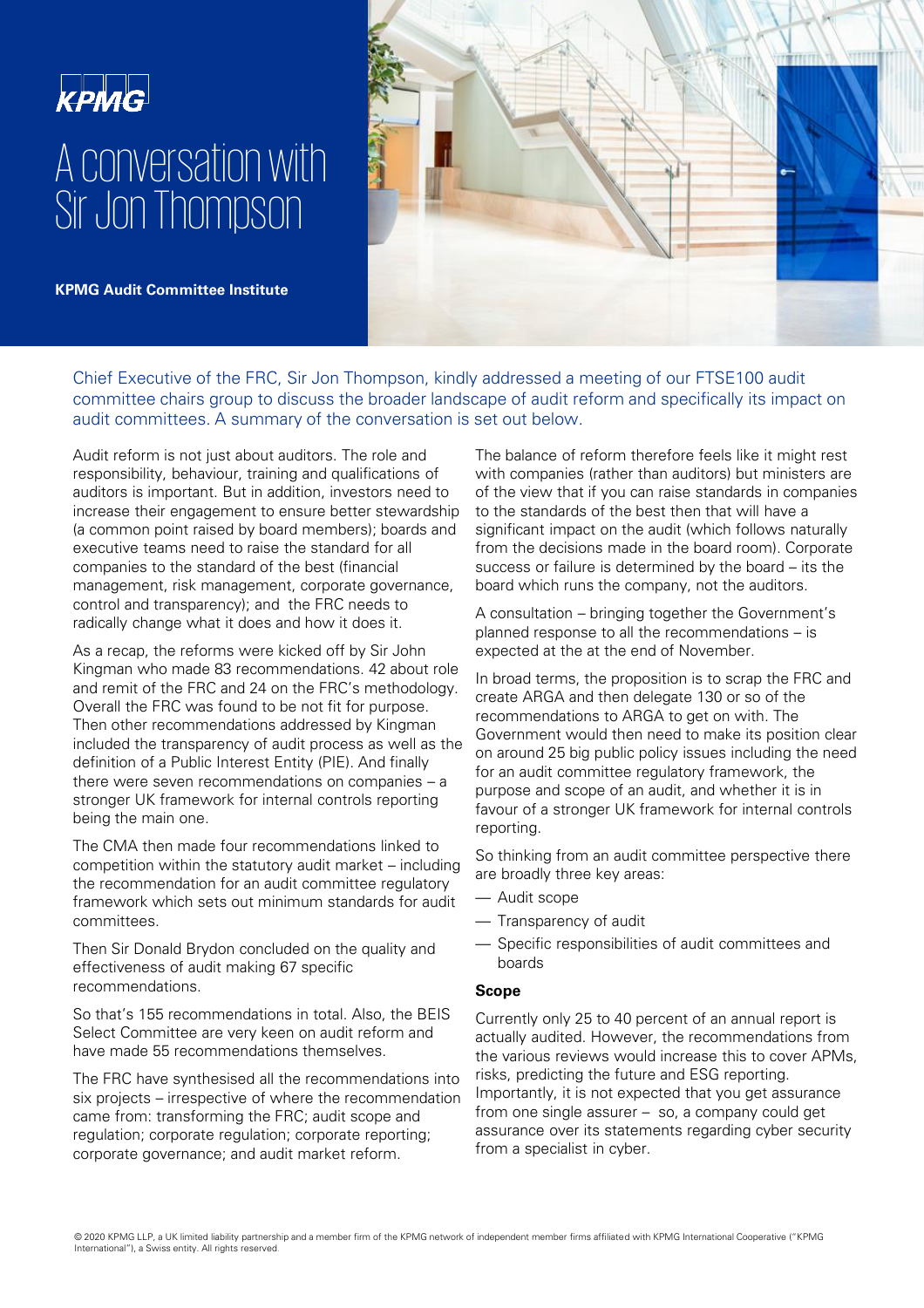## **Transparency**

On transparency there are recommendations to expand the audit report. Graduated findings is a key area. Investors want to know where judgements and estimates are on a scale from prudent to aggressive. That might be too simplistic, but they want an easier way to identify outliers.

There are also specific recommendations on consideration of fraud risk, and an expectation that AQR reports should be reported publicly. The later is not without its issues – not least that negative AQR would lead to investors (and the wider public) questioning the impact this has on the company and the reliability of their financial information.

Another area of focus for the FRC has been the audit quality indicators used by different audit firms and how can these be more transparently and reported coherently to the audit committee.

## **Specific responsibilities of audit committees and boards**

There is a recommendation for a three year rolling Audit and Assurance Policy which would cover the audit committee's approach to the appointment of auditors, the scope and materiality of all auditing (including that of the financial statements), the assurance budget and the relationship of any audit to identified risks. Shareholders would be invited to express their views on this policy in an advisory vote – informed by a statement of risk and uncertainties published sufficiently in advance of the Audit and Assurance policy and investor outreach on the appropriate emphases.

Also, a business resilience statement – with some degree of associated assurance – to replace the existing going concern and viability statements.

On internal controls the view is that the Government will proceed with the introduction of a stronger framework for internal control reporting. It is anticipated that ministers will be supportive of the recent ACCIF draft paper and the intent to introduce a stronger controls regime without additional legislation.

It is also expected that the Government will proceed with an audit committee regulatory framework – potentially defining minimum audit committee standards, work programmes, scope, membership and qualifications.

Finally, and perhaps controversially, the proposal to hold all relevant directors to account for their duties to prepare and approve true and fair corporate reports and to deal openly and honestly with auditors – not just members of professional bodies is likely to proceed.

## **Respective roles and responsibilities**

There were a number of questions around the respective role and responsibilities of the board, management and auditors in the light of the COVID-19. One attendee felt that the auditor's delay in signing-off on the year-end audit due to concerns around going concern felt like the auditor was in control of the company's public statements rather than the board.

Unusual circumstances (like COVID-19) demand unusual outcomes. Nevertheless, it is still the CEO's responsibility to run the company on day to day basis and the board's responsibility to provide appropriate stewardship and oversight. And the auditor audits the financial statements. As one attendee put it, if board members wouldn't sign off the annual report without the auditors say-so, then they are not doing their job.

Sir Jon was adamant that if we don't recognise the respective roles and responsibilities of the different actors then the only way to drive audit reform is to hammer the auditors – and that will not bring about the desired improvements.

Sir Jon was also keen to point out that policymakers should not design systems around failure. Implementing a whole series of reforms because of poorly performing companies will not prevent businesses collapsing.

It was also noted that while auditors had carried out additional processes and procedures in relation to COVID-19 (particularly around going concern) – and that this may have introduced tension into the relationship between the audit committee and their auditors – the FRC believe that introducing such additional procedures was the right and proper thing to do.

COVID-19 has only intensified the importance of audit committees and boards having robust communication channels with regulators and major shareholders so they appreciate any issues ahead of time and are not unduly panicked if (say) a year end is deferred for a good reason.

## **Joint audits**

It is likely that the CMA's joint audit recommendations will be dropped in favour of managed shared audits. The idea is being developed, but essentially the primary auditor would audit the group statements but share the subsidiary audits with a second firm (for example, a 'significant other' firm would audit (say) 30 percent of the subsidiaries). This 'second' firm would have to have some exposure at group level (and with the audit committee) to develop their experience of auditing the biggest groups